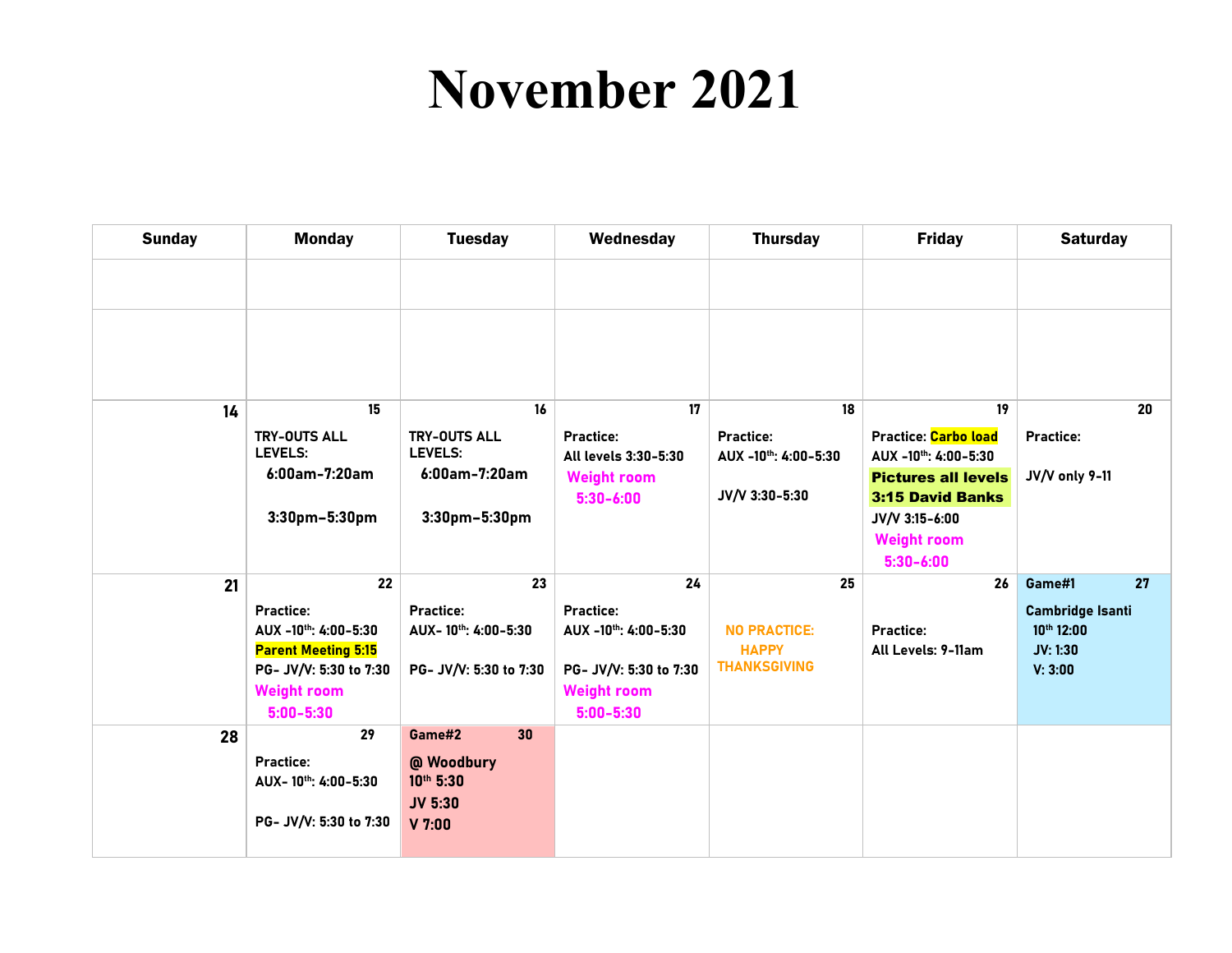#### **December 2021**

| <b>Sunday</b>                          | <b>Monday</b>                                                                            | <b>Tuesday</b>                                                                                                   | Wednesday                                                                                           | <b>Thursday</b>                                                                                       | <b>Friday</b>                                                                                | <b>Saturday</b>                                                              |
|----------------------------------------|------------------------------------------------------------------------------------------|------------------------------------------------------------------------------------------------------------------|-----------------------------------------------------------------------------------------------------|-------------------------------------------------------------------------------------------------------|----------------------------------------------------------------------------------------------|------------------------------------------------------------------------------|
|                                        |                                                                                          |                                                                                                                  | <b>Practice:</b><br>$10^{th}$ : 3:45-5:00<br>$JV/N: 3:30-5:00$<br>Weight room JV/V<br>$5:00 - 5:30$ | $\overline{2}$<br><b>Practice:</b><br>$10^{th}$ : 4:00-5:30<br>JV/V: 5:30-7:30<br>Film: 5:00-5:30     | 3 Game#3<br><b>Irondale</b><br>10 <sup>th</sup> 4:00<br><b>JV 5:30</b><br>V 7:00 After Party | 4<br><b>NO PRACTICE</b>                                                      |
| 5                                      | <b>6 No School</b><br><b>Practice:</b><br>$10^{th}$ : 4:00-5:30<br>$JV/N: 2:00-4:00$     | 7 <sup>7</sup><br>Game#4<br>@Anoka<br>10th 5:30<br><b>JV 5:30</b><br>$V$ 7:00                                    | 8<br><b>Practice:</b><br>10th: 4:00-5:30<br>JV/V: 3:30 to 5:15<br>Weight room JV/V<br>$5:15 - 5:45$ | 9<br><b>Practice:</b><br>10th: 4:00-5:30<br>$JV/Y: 3:30-5:15$<br>Film: 5:15-5:45<br><b>Carbo load</b> | Game#5<br>10<br>@ Champlin Park<br>10th 5:30<br><b>JV 5:30</b><br>$V$ 7:00                   | 11<br><b>NO PRACTICE</b>                                                     |
| 12                                     | 13<br><b>Practice:</b><br>$10^{th}$ : 4:00-5:30<br>JV/V: 5:30 to 7:30                    | 14 Game#6<br><b>Blaine</b><br>10 <sup>th</sup> 4:00<br><b>JV 5:30</b><br>$V$ 7:00                                | 15<br><b>Practice:</b><br>10th: 4:00-5:30<br>JV/V: 3:30 to 5:30                                     | <b>16 Game#7</b><br>@Andover<br>10th 5:30<br><b>JV 5:30</b><br>$V$ 7:00                               | 17<br><b>Practice:</b><br>$10^{th}$ : 4:00-5:30<br>JV/V: 3:30-5:30                           | 18<br>Practice JV/V<br>$10 - 11:30$<br><b>Weight room</b><br>$11:30 - 12:00$ |
| 19                                     | 20<br><b>Practice:</b><br>$10^{th}$ : 4:00-5:30<br>JV/V: 5:30 to 7:30<br>Film: 5:00-5:30 | <b>21 Game#8</b><br><b>Roseville</b><br>10 <sup>th</sup> 5:30 @<br><b>Roseville</b><br><b>JV 4:00</b><br>V: 5:30 | 22<br><b>Teamwork</b><br><b>Motivation</b><br><b>Training Rick</b><br><b>Rassier 3:30-5:30</b>      | 23<br><b>MERRY</b><br><b>CHRISTMAS</b>                                                                | 24<br><b>MERRY</b><br><b>CHRISTMAS</b>                                                       | 25<br><b>MERRY</b><br><b>CHRISTMAS</b>                                       |
| 26<br><b>MERRY</b><br><b>CHRISTMAS</b> | 27<br><b>MERRY</b><br><b>CHRISTMAS</b>                                                   | 28<br><b>Practice:</b><br>$9:00-11:00am$<br><b>Weight room</b><br>11:00-11:30                                    | 29<br><b>Practice:</b><br>$9:00-11:00am$                                                            | 30<br><b>Practice:</b><br>$1:00 - 3:00$<br><b>Weight room</b><br>$3:00 - 3:30$                        | 31<br><b>Happy New</b><br><b>Year</b>                                                        |                                                                              |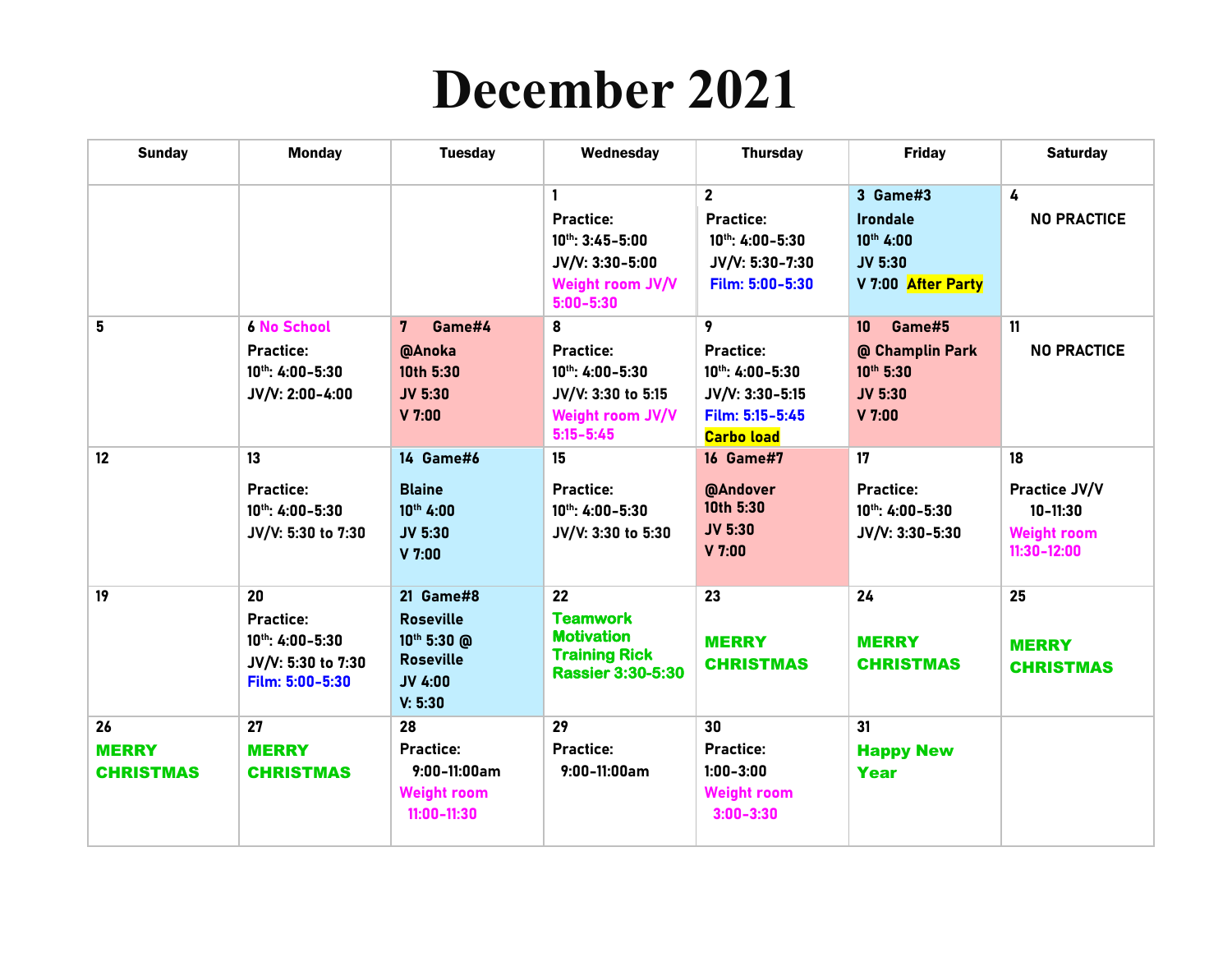# **January 2022**

| Sunday         | <b>Monday</b>                                                                               | <b>Tuesday</b>                                                                  | Wednesday                                                                                    | Thursday                                                                                                     | <b>Friday</b>                                                                                        | Saturday                                                                                                         |
|----------------|---------------------------------------------------------------------------------------------|---------------------------------------------------------------------------------|----------------------------------------------------------------------------------------------|--------------------------------------------------------------------------------------------------------------|------------------------------------------------------------------------------------------------------|------------------------------------------------------------------------------------------------------------------|
|                |                                                                                             |                                                                                 |                                                                                              |                                                                                                              |                                                                                                      | 1<br><b>Happy New</b><br><b>Year</b>                                                                             |
| $\overline{2}$ | 3<br><b>Practice:</b><br>10th: 4:00-5:30<br>JV/V: 5:30 to 7:30<br>Weight room 5:00-<br>5:30 | 4<br><b>Practice:</b><br>10th: 4:00-5:30<br>$JV/Y: 5:30-7:30$                   | 5<br><b>Practice:</b><br>10th: 4:00-5:30<br>JV/V: 3:30 to 5:15<br>Weight room 5:15-<br>5:45  | 6<br><b>Practice:</b><br>10th: 4:00-5:30<br>JV/V: 3:30-5:00<br>Film: 5:00-5:30<br><b>Carbo load</b>          | 7 Game#9<br>@ Totino Grace:<br><b>B 4:00 HOME</b><br><b>JV 4:00</b><br>$V$ 5:30                      | 8<br><b>NO PRACTICE</b>                                                                                          |
| 9              | 10<br><b>Practice:</b><br>10th: 4:00-5:30<br>JV/V: 5:30 to 7:30                             | 11 Game#10<br><b>Coon Rapids</b><br><b>B</b> 4:00<br><b>JV 5:30</b><br>$V$ 7:00 | 12<br><b>Practice:</b><br>10th: 4:00-5:30<br>JV/V: 3:30 to 5:15<br>Film: 5:15-5:45           | 13 Game#11<br>@ Osseo<br><b>B</b> 5:30<br><b>JV 5:30</b><br>$V$ 7:00                                         | 14<br><b>Practice:</b><br>10th: 4:00-5:30<br>JV/V:5:30-7:00                                          | 15<br>Practice JV/V<br>$9:30 - 11:00$<br>Weight room/film<br><b>FMSC 11:30-1:15</b>                              |
| 16             | 17 Game #12<br><b>MLK GAME AT ST</b><br><b>KATES COLLEGE</b><br><b>Eden Prairie: 8:00</b>   | 18 Game#13<br>@ Rogers<br><b>B</b> 4:00<br><b>JV 5:30</b><br>$V$ 7:00           | 19<br><b>Practice:</b><br>10th: 4:00-5:30<br>JV/V: 3:30 to 5:15<br>Weight room 5:15-<br>5:45 | 20<br><b>Practice:</b><br>10th: 4:00-5:30<br>JV/V: 5:30-7:15<br>Film: 5:00-5:30                              | 21 Game#14<br><b>Elk River:</b><br><b>B</b> 4:00<br><b>JV 5:30</b><br>$V$ 7:00<br><b>After Party</b> | 22<br><b>NO PRACTICE</b>                                                                                         |
| 23             | 24<br><b>Practice:</b><br>10th: 4:00-5:30<br>JV/V: 5:30 to 7:30                             | 25 Game#15<br>@ Park Center<br><b>B</b> 4:00<br><b>JV 5:30</b><br>$V$ 7:00      | 26<br><b>Practice:</b><br>10th: 4:00-5:30<br>JV/V: 3:30 to 5:30                              | <b>27 Game#16</b><br><b>Armstrong Parents</b><br><b>Night</b><br><b>B</b> 4:00<br><b>JV 5:30</b><br>$V$ 7:00 | 28<br><b>Practice:</b><br>$10^{th}$ : 4:00-5:30<br>$JV/N: 3:30-5:30$<br><b>Carbo load</b>            | 29 GAME#17<br><b>COMMUNITY CLASH</b><br>@ ST MICHAEL<br><b>Middle School West</b><br><b>Lakeville North 1:45</b> |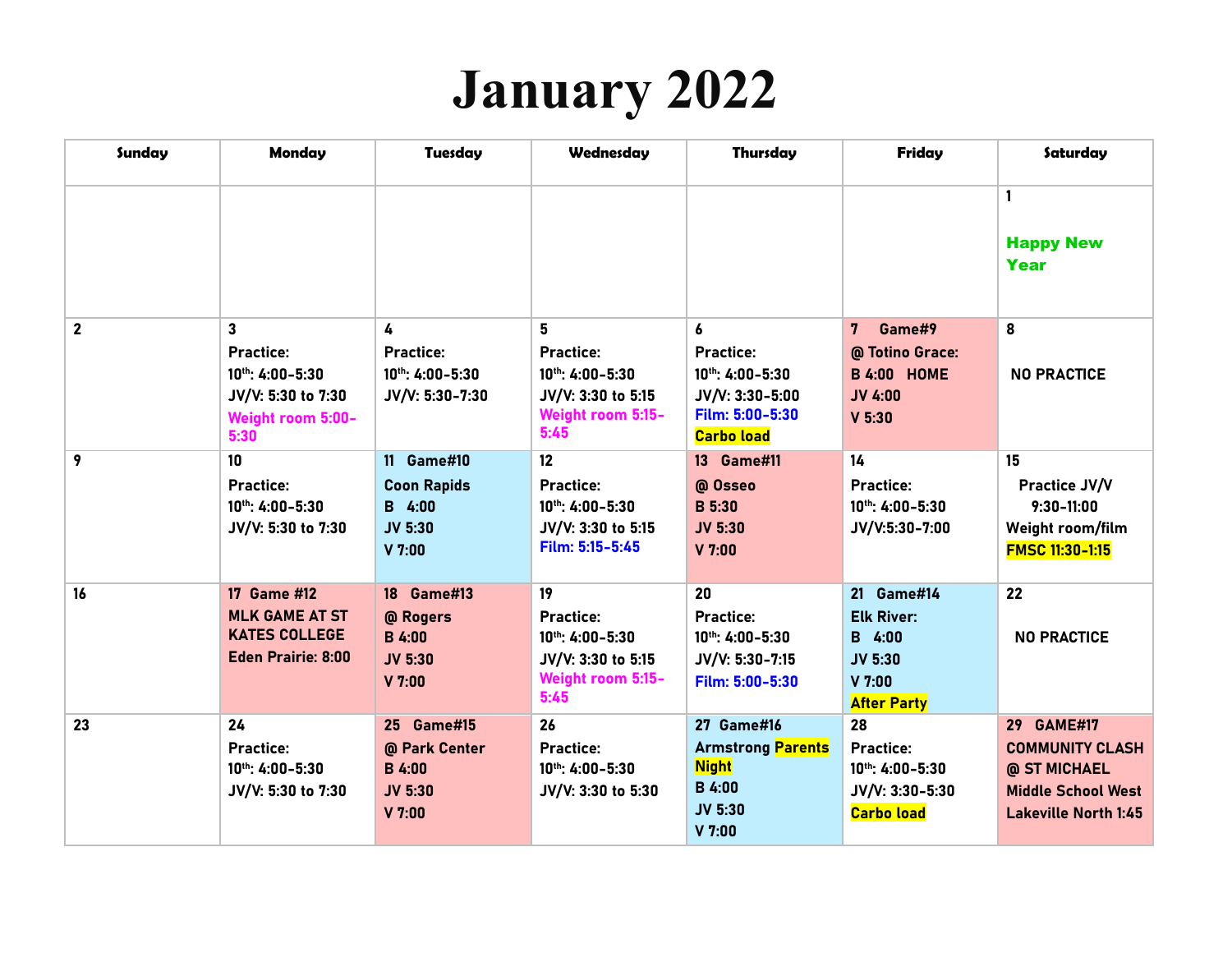# **February 2022**

| Jan Sunday | Jan Monday                                                                                                 | <b>Tuesday</b>                                                                         | Wednesday                                                                                                  | Thursday                                                                                          | <b>Friday</b>                                                                                   | Saturday                                                                              |
|------------|------------------------------------------------------------------------------------------------------------|----------------------------------------------------------------------------------------|------------------------------------------------------------------------------------------------------------|---------------------------------------------------------------------------------------------------|-------------------------------------------------------------------------------------------------|---------------------------------------------------------------------------------------|
| 30         | 31 Jan<br><b>Practice:</b><br>10th: 4:00-5:30<br>JV/V: 5:30 to 7:30<br><b>Weight room</b><br>$5:30 - 6:00$ | 1<br><b>Practice:</b><br>$10^{th}$ : 4:00-5:30<br>JV/V: 3:30-5:30                      | 2 Game#18<br>@Centennial<br><b>B: 5:30</b><br><b>JV: 5:30</b><br>V: 7:00                                   | $\mathbf{3}$<br><b>Practice:</b><br>$10^{th}$ : 4:00-5:30<br>$JV/N: 5:30-7:30$<br>Film: 5:00-5:30 | 4 Game#19<br><b>Rogers</b><br><b>B</b> 4:00<br><b>JV 5:30</b><br>$V$ 7:00<br><b>After Party</b> | 5<br><b>NO PRACTICE</b>                                                               |
| 6          | 7<br><b>Practice:</b><br><b>Westwood Middle</b><br>School:<br>JV/V: 5:30 to 7:30                           | 8<br><b>Practice:</b><br>10th: 4:00-5:30<br>JV/V: 5:30-7:30<br>Film: 5:00-5:30         | <b>9 Game#20</b><br>@ Elk River<br><b>B</b> 5:30<br><b>JV 5:30</b><br>$V$ 7:00                             | 10<br><b>Practice:</b><br>$10^{th}$ : 4:00-5:30<br>JV/V: 3:30-5:30<br><b>Carbo Load</b>           | 11 Game# 21<br><b>Totino Grace</b><br><b>B 4:00@ TG</b><br><b>JV 4:00</b><br>$V$ 5:30           | 12 <sup>2</sup><br>Practice JV/V<br>$9 - 11$<br><b>Weight room</b><br>$10:30 - 11:00$ |
| 13         | 14 Game#22<br><b>Maple Grove</b><br><b>B</b> 4:00<br><b>JV 5:30</b><br>$V$ 7:00                            | 15<br><b>Practice:</b><br>$10^{th}$ : 4:00-5:30<br>JV/V: 5:30-7:30<br>Film: 5:00-5:30  | 16<br><b>Practice:</b><br>$10^{th}$ : 4:00-5:30<br>JV/V: 3:30 to 5:30<br>Weight room JV/V<br>$5:00 - 5:30$ | 17 No School<br><b>Practice:</b><br>$JV/N: 3:00-5:00$                                             | <b>18 Game#23</b><br>@ Armstrong<br><b>B</b> 4:00<br><b>JV 5:30</b><br>$V$ 7:00                 | 19 <sup>°</sup><br>Practice JV/V<br>$9 - 11$<br><b>Weight room</b><br>$10:30 - 11:00$ |
| 20         | 21<br><b>Practice all Levels:</b><br>3:00 to 5:00                                                          | <b>22 Game#24</b><br><b>Park Center</b><br><b>B</b> 4:00<br><b>JV 5:30</b><br>$V$ 7:00 | 23 Game#25<br>@ Mahtomedi<br><b>B</b> 5:30<br><b>JV 5:30</b><br>$V$ 7:00                                   | 24<br><b>Practice:</b><br>$10^{th}$ : 4:00-5:30<br>JV/V: 3:30-5:30                                | 25 Game#26<br><b>Osseo Senior Night</b><br><b>B</b> 4:00<br><b>JV 5:30</b><br>$V$ 7:00          | 26<br><b>NO PRACTICE</b>                                                              |
|            |                                                                                                            |                                                                                        |                                                                                                            |                                                                                                   |                                                                                                 |                                                                                       |